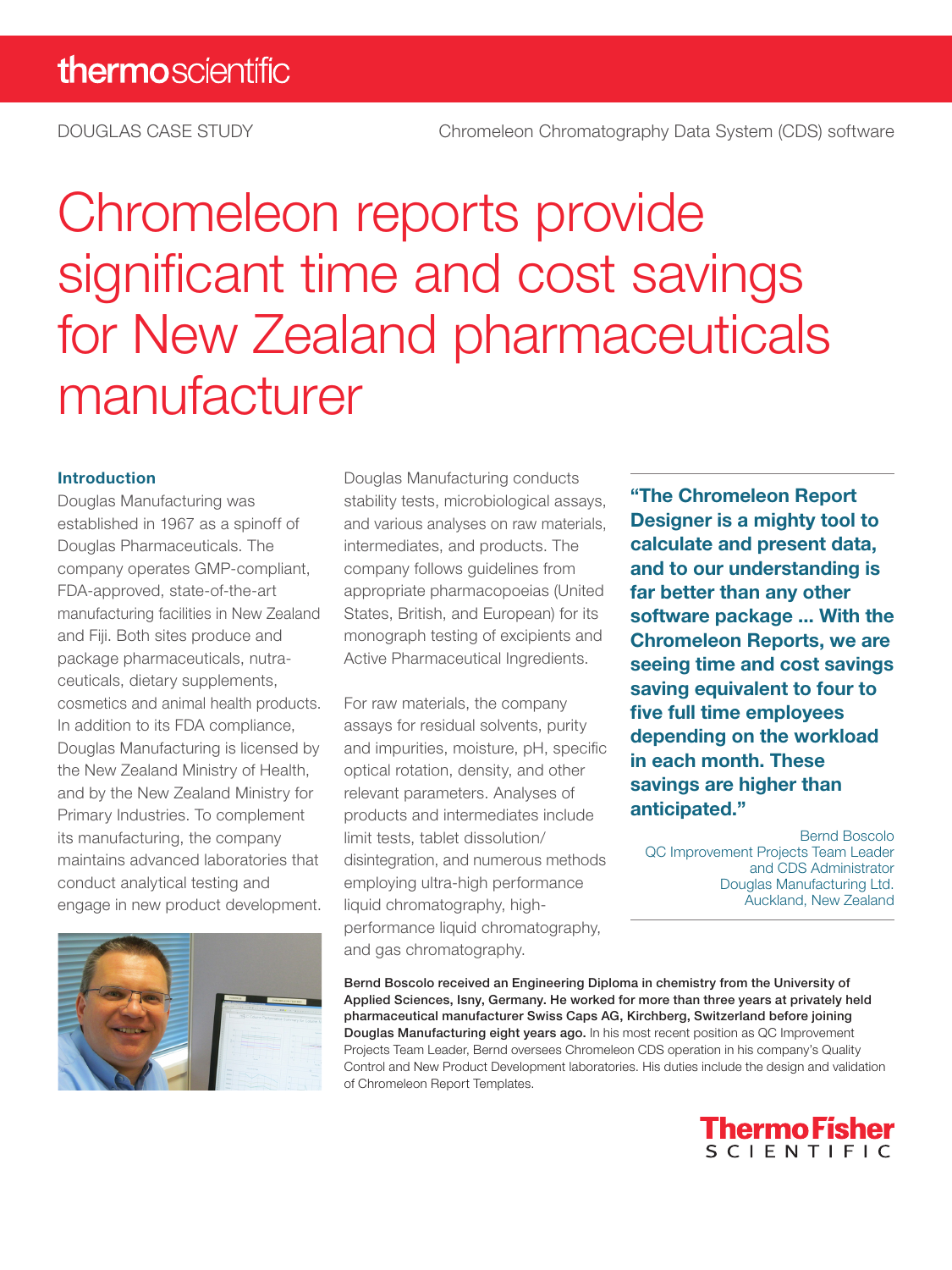#### Improved sample throughput

Douglas Manufacturing uses the Thermo Scientific™ Chromeleon™ Chromatography Data System (CDS) software to control more than thirty-five gas and liquid chromatographs, of which nearly two thirds are from Dionex.

Of the 500 to 600 analytical runs Douglas conducts each month, approximately 90% employ Chromeleon Report Templates to calculate results directly within the Chromeleon CDS software. Before it had this capability, the company used validated external spreadsheets to calculate results from some of the tests.

*"Historically, we calculated all results by hand and checked them manually. The implementation of validated Calculation Templates for our high-volume products improved the situation significantly. However, Calculation Templates were unavailable for the majority of the tests. Although manual checking of the results was not required when results were calculated using the Calculation Templates, transcription errors were still very common.*

*We now have two product-specific and three generic Chromeleon Reports for calculating the results of 13 different GC and LC tests. All results are calculated in Chromeleon without the need for third party spreadsheets. These five reports replace more than 30 of our Calculation Templates, so the maintenance effort is much lower. In particular, we are very proud of our report for related substances/known impurity content. This report alone replaces 20 of our product-specific Calculation Templates for our high-volume products and it can also be used for most of the raw material methods where Excel templates were previously unavailable.*

*The starting points for our reports were the templates in the Chromeleon Extension Pack; these templates were provided with helpful information on how to modify the formulas contained within to our requirements."*

The Chromeleon Extension Pack is a set of templates, provided at no cost, containing sequences, methods, and report templates. It allows users to quickly and easily perform and report common tests that otherwise can take considerable amounts of time to process. The templates will automatically compare the analysis results to specifications and let users know immediately if the tests have passed or failed.

#### Choosing the right CDS

As many rationales exist for acquiring a CDS as there are companies. Some organizations decide based solely on sample throughput or number of instruments; others on the desire for consistency across methods and instruments.

Without centralized control and data storage, separate stand-alone computers may control anywhere from one to several instruments. Keyboards, monitors, and peripherals multiply with scheduling and logistic issues when, for example, two analysts need to work on different instruments controlled by the same computer. Methods operating across multiple chromatographs must be manually entered or ported and decentralized control means more manual operations that carry a greater risk of human error.

*"Before installing the Chromeleon CDS, we stored HPLC data locally on server PCs. The installation of the CDS in a client/server environment provided secure data storage. Our manufacturing plant is GMP compliant and FDA approved, with all our Chromeleon Reports validated according to GAMP5."*

Perhaps the most costly consequence of not having a centralized chromatography data system is the need to train workers on multiple instrument software platforms.

*"The learning curves for laboratories that use LCs and GCs from multiple vendors can sometimes overwhelm. Workers who are untrained in a particular instrument model are by definition less productive. With Chromeleon scientists and staff need only learn one platform."*

Douglas Manufacturing became a Chromeleon CDS user through a typical route. At inception, the company purchased both HPLC instrumentation and software from one top-tier vendor.

*"Although the hardware as such was robust, we found the software to be rather unintuitive, so we began looking at other control packages. At the time, products from Agilent and Waters were too expensive, whereas Chromeleon CDS offered just the right compromise between price, performance, and user-friendliness."*

Bernd also states, *"Chromeleon CDS offers the best support for third party instruments; competitors' software provided only limited support for far fewer third party instruments."*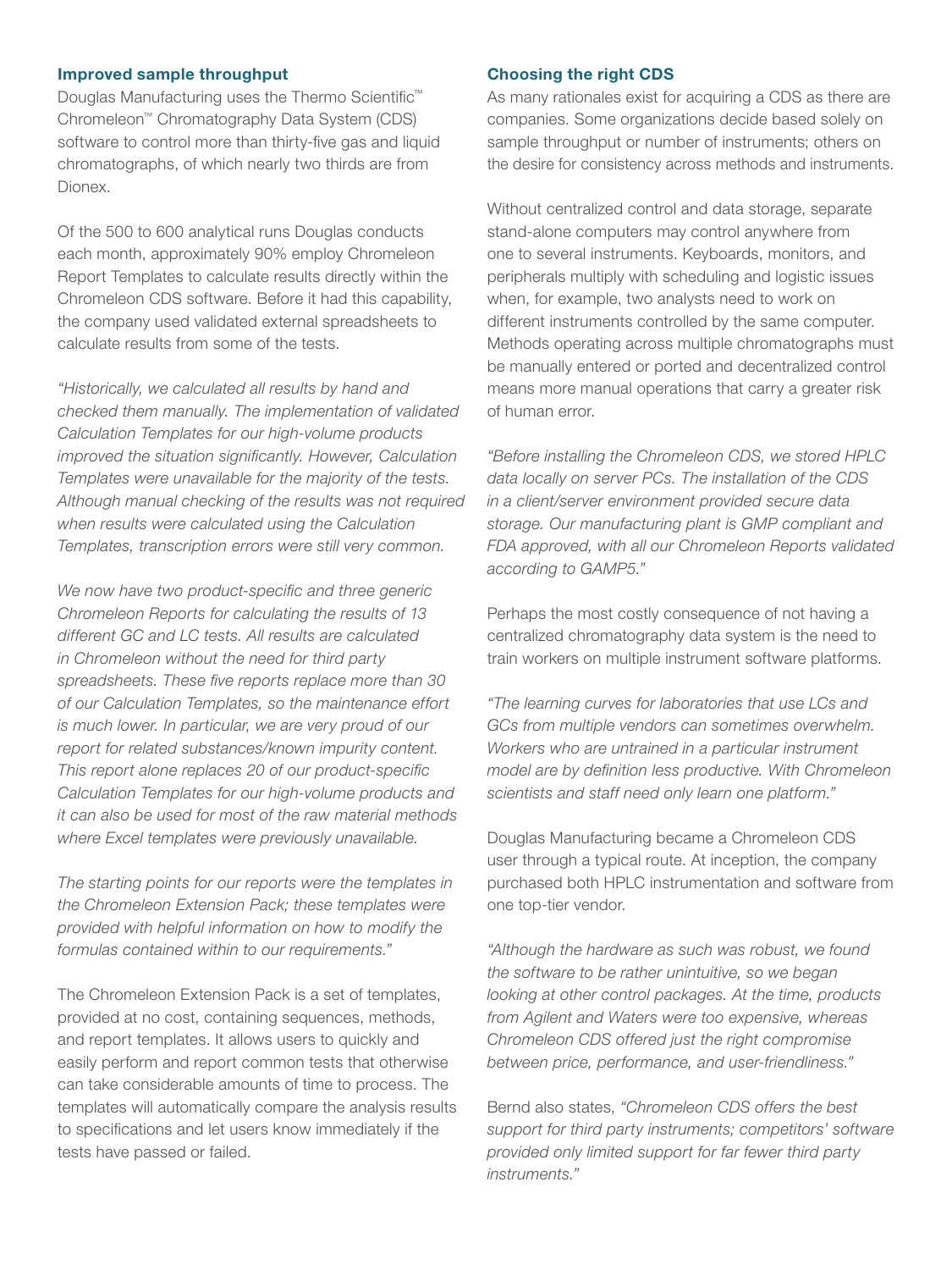#### Realizing immediate benefits

Before installing a networked CDS, Douglas had traditional workstation-based software controlling its analytical instruments. Chromeleon CDS provided modern networking capabilities, which improved the laboratory data flow.

*"We now spend less effort on data and system maintenance, and can now process data remotely. Our data-checkers and reviewers no longer need to be in the same room as the instrument, as they all have Chromeleon CDS installed on their personal workstations."*

According to Bernd, setting up analytical sequences and methods is straightforward and amazingly flexible.

*"The setup of sequences, processing methods and instrument control programs is easy, and also offers a lot of flexibility during set up. We use our own sequence templates, which work perfectly."*

Chromeleon CDS has also simplified how Douglas Manufacturing performs data searching and trending. The company now relies extensively on the built-in data Queries to prepare monthly reports.

Bernd has also recently designed a report to monitor the performance of his company's hundreds of HPLC columns.

*"The old process involved entering results manually into Excel spreadsheets. Each column had its own workbook. Now, straightforward Queries for each HPLC column pull data out from the Chromeleon CDS database, and provide trend charts for pressure, resolution, plate count, asymmetry, and retention time. We also use a utilization report to monitor the workload for each of our instruments."*

Chromeleon CDS provides Douglas Manufacturing with numerous time- and cost-saving benefits, including 21 CFR Part 11 compliance. Bernd's experience with fully-compliant electronic signatures is typical.

"We immediately recognized the security benefits of e-signatures, which protect the sequence and any calculated data. And of course, we save reams of paper…"

Before the CDS installation, Douglas employees handsigned critical documents. For some time afterwards, the company transitioned to what Bernd calls a "hybrid system" combining both printed documents and e-signatures.

*"The hybrid approach allowed us to examine closely the value of e-signatures, and how best to employ them moving forward. In the near future we will move to using e-signatures exclusively. We immediately recognized the security benefits of e-signatures, which protect the sequence and any calculated data. And of course, we save reams of paper, which reduces costs and helps protect the environment."*



#### Reducing maintenance and errors

Like many busy pharmaceutical service laboratories, Douglas Manufacturing maintains a very large number of test methods and analytical procedures – approximately five hundred, according to Bernd. Maintaining this number of methods previously required a full-time staff of three, with one worker dedicated to designing and validating their Calculation Templates for methods devoted to high-volume products.

*"Now the Chromeleon Reports take care of this. Because we can keep most of the reports generic, there is far less maintenance work and these reports can also be used for low-volume products for which no Calculation Template is available."*

As previously mentioned, at one time workers calculated and checked results manually. Lab workers needed to be next to instruments where test data resided, and had to enter numbers into calculators.